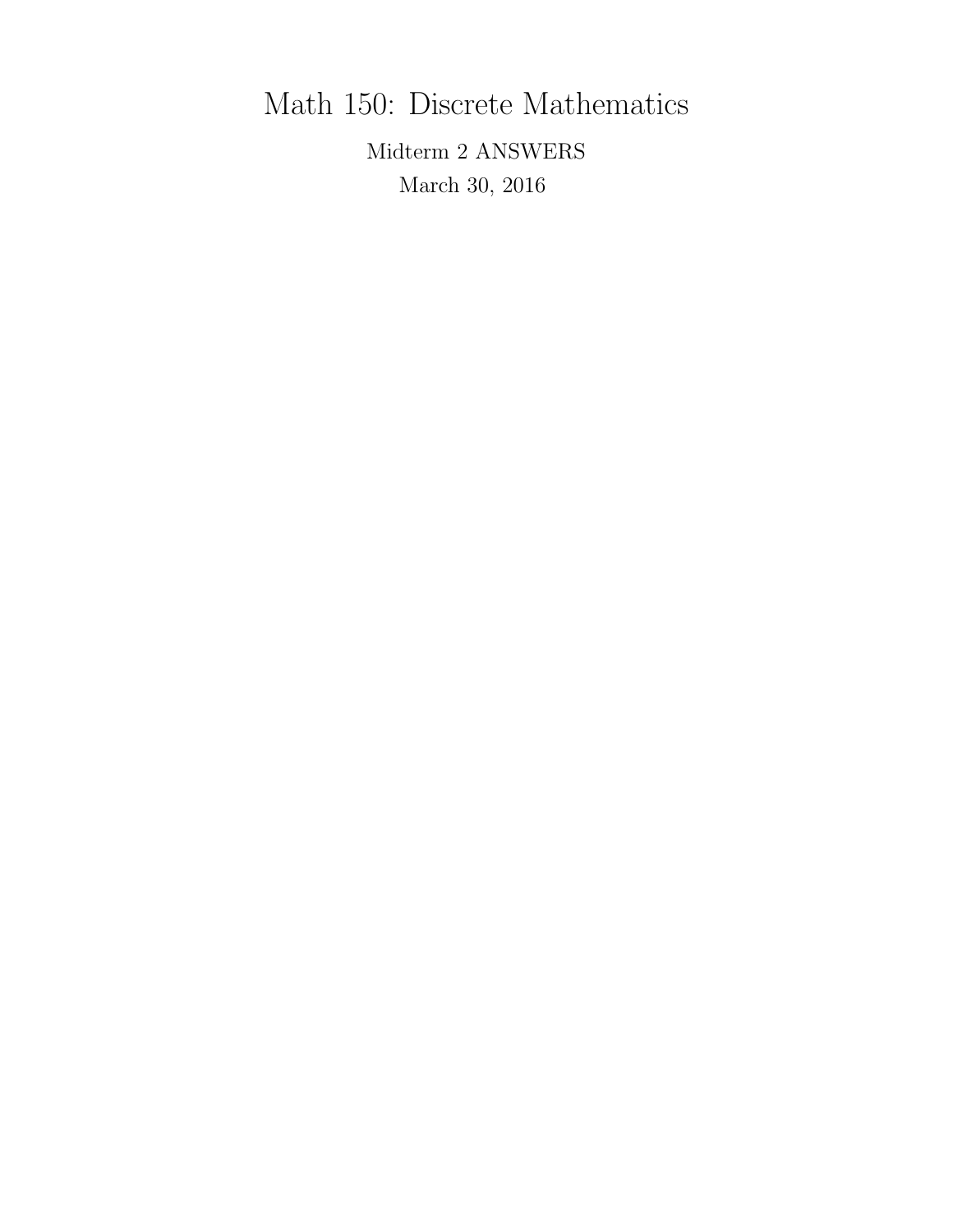## 1. (10 points)

- (a) (6 points) Prove there exist infinitely many primes. Solution: The proof is on pp.260–261 in the book.
- (b) (4 points) What is the octal expansion of the integer with hexadecimal expansion  $(12C)_{16}$ ? Show all your work.

Work:

The first step is to find the binary expansion of  $(12C)_{16}$ . Since  $1 = (0001)_2$ ,  $2 = (0010)_2$ , and  $C = 12 = (1100)<sub>2</sub>$  we get

 $(12C)_2 = (0001|0010|1100)_2 = (000100101100)_2.$ 

The second step is to obtain the octal expansion of

 $(000100101100)_2 = (000|100|101|100)_2 = (0454)_8.$ 

Answer:  $(12C)_{16} = (454)_8$ .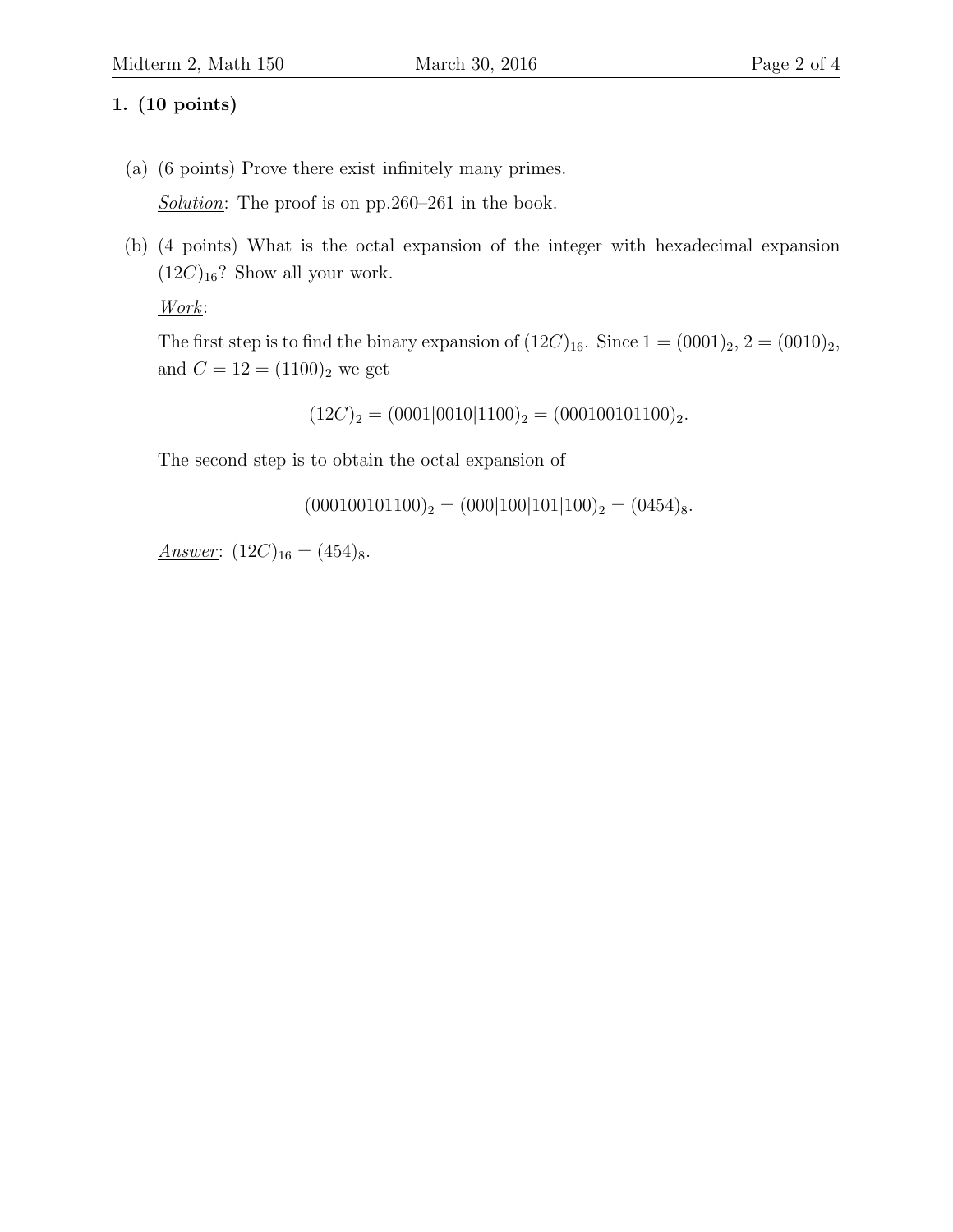## 2. (10 points)

(a)  $(2 \text{ points})$  Find  $3^{203} \text{ mod } 11$ . Show all your work.

*Solution*: Fermat's little Theorem gives  $3^{10} \equiv 1 \pmod{11}$  (11 is a prime). Therefore  $3^{203} \equiv (3^{10})^{20}3^3 \equiv 1^{20}27 \equiv 27 \equiv 5 + 2 \cdot 11 \equiv 5 \pmod{11}.$ 

Answer:  $3^{173} = 5 \mod 11$ .

(b) (8 points) The following system of congruences

$$
\begin{cases} x \equiv 1 \pmod{10} \\ x \equiv -1 \pmod{17} \end{cases}
$$

has a unique solution modulo a positive integer m. Write down m (bottom of next page) and also find the smallest positive integer x that satisfies both congruences.

Show all your work. To receive full credit you must use methods developed in the course. Guessing or ad hoc methods will receive little credit.

Work: The Chinese Remainder Theorem states that  $m = 10 \cdot 17 = 170$ .

The unique solution modulo 170 is, in Webwork notation, given by

$$
x \equiv a_1 \hat{m}_1 \hat{y}_1 + a_2 \hat{m}_3 \hat{y}_2 \pmod{170},
$$

where  $a_i$  is the "right hand side of the *i*<sup>th</sup> congruence",  $m_i$  is the "modulus of the *i*<sup>th</sup> congruence",  $\hat{m}_i = m/m_1$ , and  $\hat{y}_i$  is the inverse of  $\hat{m}_i$  modulo  $m_i$ .

We immediately have  $a_1 = 1$  and  $\hat{m_1} = 17$ ;  $a_2 = -1$  and  $\hat{m_2} = 10$ .

To find the  $\hat{y}_i$  we "reverse Euclid's algorithm for 10 and 17".

$$
17 = 10 + 7
$$

$$
10 = 7 + 3
$$

$$
7 = 2 \cdot 3 + 1.
$$

Therefore

$$
1 = 7 - 2 \cdot 3
$$
  
= 7 - 2 \cdot (10 - 7) = 3 \cdot 7 - 2 \cdot 10  
= 3 \cdot (17 - 10) - 2 \cdot 10  
= 3 \cdot 17 - 5 \cdot 10.

So  $\hat{y}_1 = 3$  and  $\hat{y}_2 = -5$ . Finally  $x \equiv 1 \cdot 17 \cdot 3 + (-1) \cdot 10 \cdot (-5) \equiv 101 \pmod{170}$ . Answer:  $m = 170$  and  $x = 101$ .